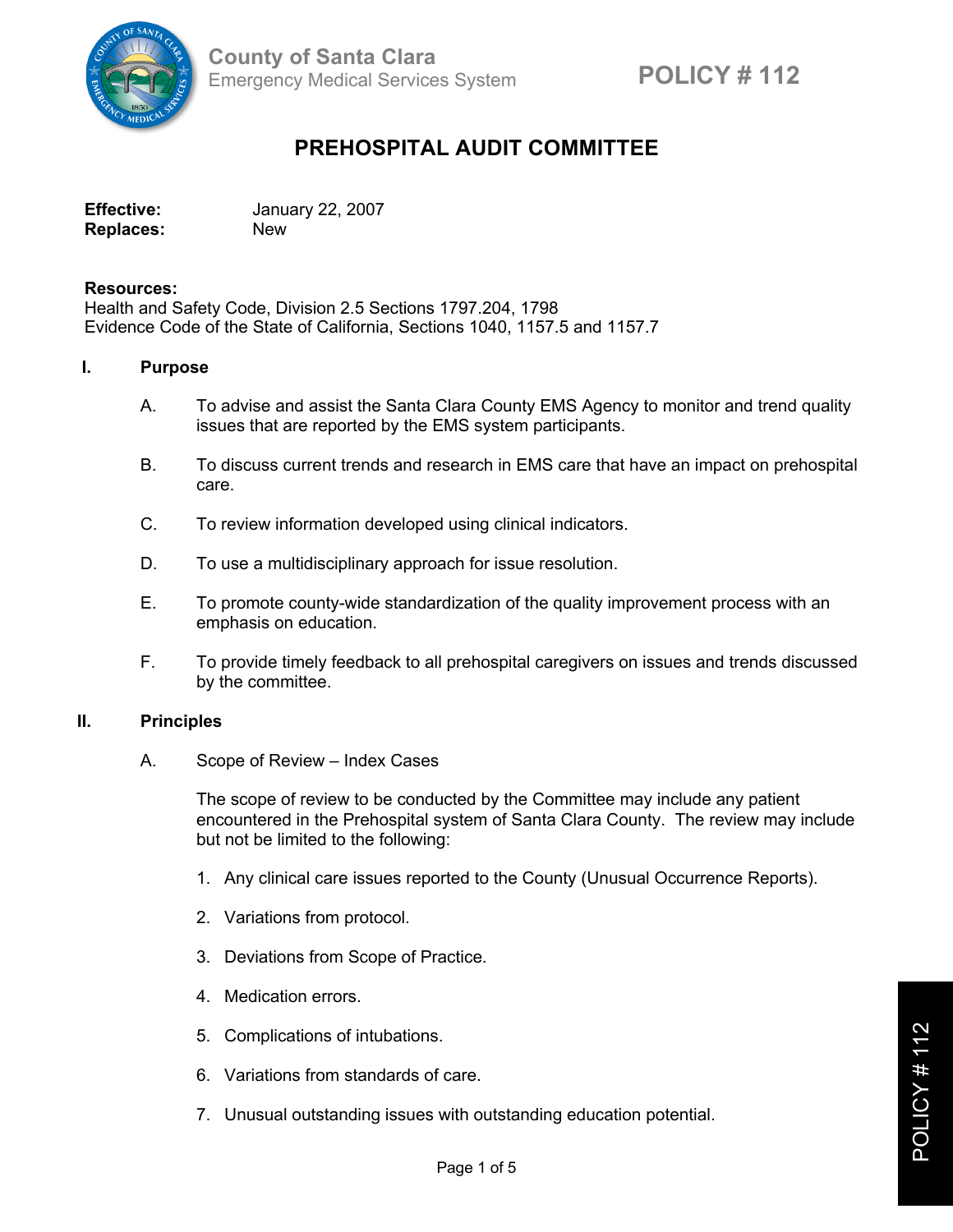

- B. Process of Review Index Cases
	- 1. Issues will be reviewed and graded according to the severity of patient and/or system impact. Initial review will be performed by the Pre-Prehospital Audit Committee (Pre-PAC) and assigned one of the four levels. The following levels will apply:
		- a. Level A: Reportable issue, low impact, low risk, trend only.
		- b. Level B: Minor issue, low impact, low risk, trend only.
		- c. Level C: Significant issue, possible system impact, medium to high risk, possible committee discussion, summary of discussion to personnel.
		- d. Level D: Very outstanding quality of care issue, meritorious issue or issue with highly unique educational potential.
	- 2. Pre-PAC will develop an interval bimonthly report of quality improvement (QI) activities. All issues shall be thoroughly investigated before presentation at the Prehospital Audit Committee (PAC) Committee. Any reported issue that appears to be solely an agency/employment issue will be referred back to the provider agency for resolution.
- C. Process of Review Clinical Indicators
	- 1. Clinical indicator information will be presented using charts, graphs and other formats, at each PAC meeting to generate discussion, evaluation, and potential solutions for any trends that are recognized.
	- 2. The committee is expected to advise on systemic issues and/or trends to develop a system-wide approach to quality improvement.
	- 3. The committee will be expected to develop information that will be disseminated to all personnel in the system based on identified issues.
	- 4. The size of the committee may necessitate formation of smaller subcommittees for discussion of some issues and solutions. Membership of these subcommittees will be on a voluntary basis.

## **III. Membership of the Committee**

- A. EMS Agency Medical Director.
- B. Base Hospital Medical Director.
- C. Base Hospital Nurse Coordinator.
- D. One emergency department (ED) physician representative from the Medical Directors Advisory Committee (MDAC).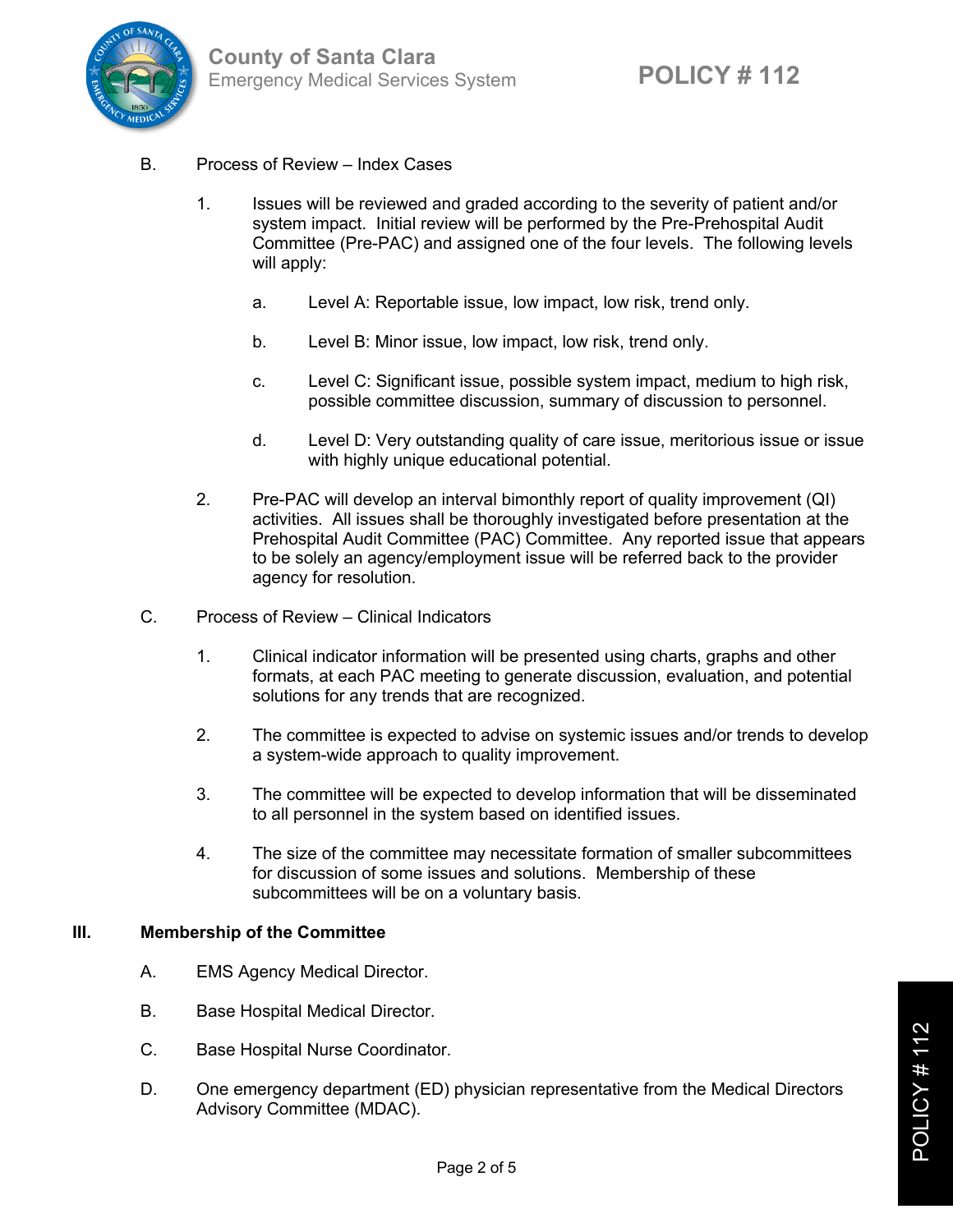

- E. One ED Nurse Manager representing ED Managers Committee.
- F. One Trauma Medical Director.
- G. One Trauma Nurse Coordinator.
- H. Physician Medical Directors from Provider Agencies.
- I. Clinical Practice Advisory Committee (CPAC) Representative.
- J. Field Paramedic Representatives: one (1) public, one (1) private.
- K. One representative from the EMS Section Chiefs of the County Fire Chiefs Association.
- L. Exclusive Operating Area (EOA) Contractor QI Representative.
- M. First Responder Agency Continuing Education Representative.
- N. EMT representatives: one (1) public, one (1) private.
- O. One EMS Training Agency Representative.
- P. Local EMS Agency (LEMSA) Staff.
- Q. One representative from South Bay Emergency Medical Directors Association (SBEMDA).
- R. One Representative from each Air Medical Provider Agency.
- S. Pediatric Physician Representative.
- T. Paramedic Coordinator: one (1) public, one (1) private.
- U. BLS Coordinator: one (1) public, one (1) private.

## **IV. Meetings**

Meetings shall be held bimonthly.

## **V. Attendance**

Members shall notify the chairperson of the committee in advance of the meeting if unable to attend. Resignation from the committee shall be submitted to the EMS Medical Director in writing and shall be effective on receipt. At the discretion of the PAC chairperson and/or County EMS, other invitees may participate in the medical audit review of cases where their expertise is essential to make appropriate determinations. These invitees may include but are not limited to the following: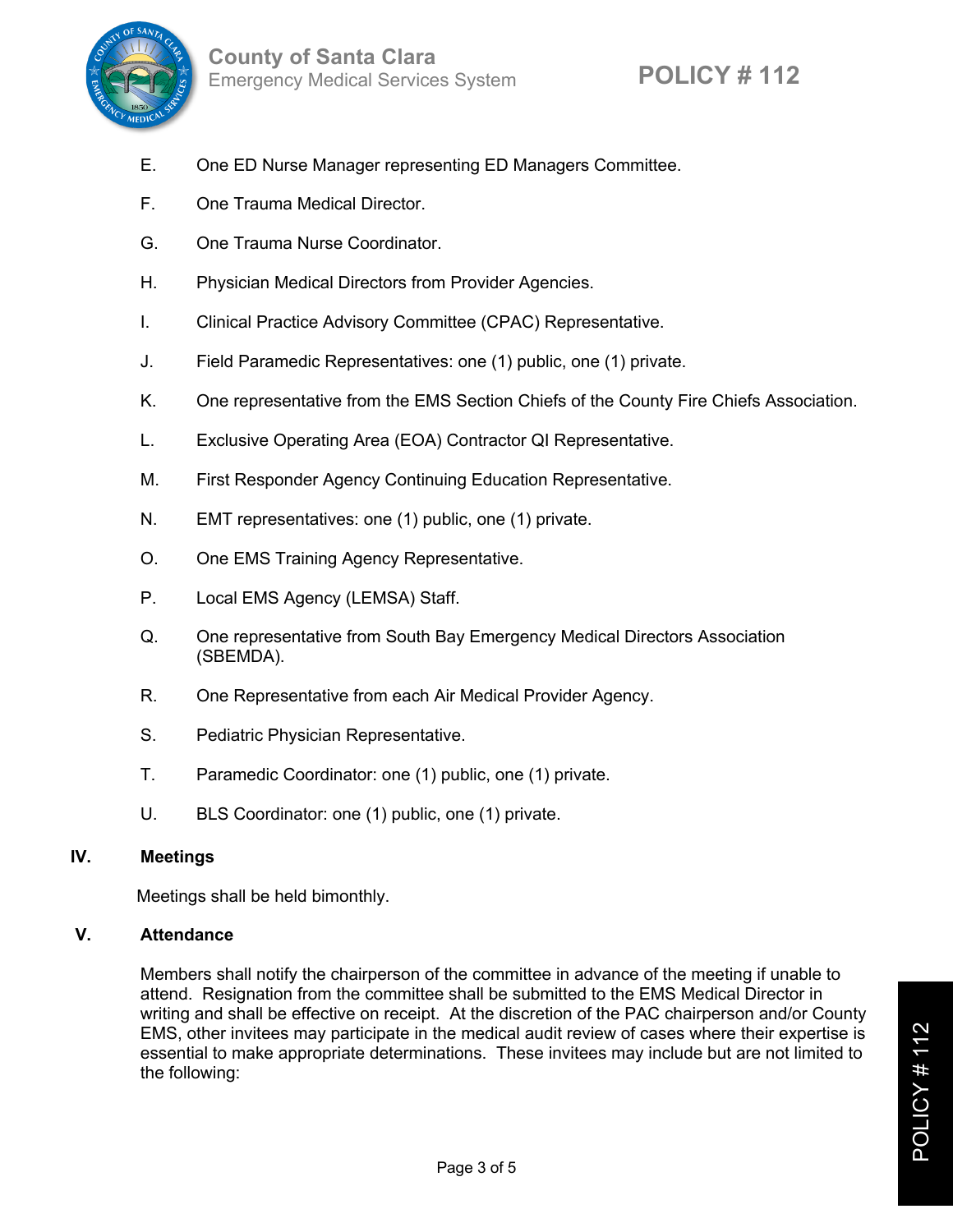

- A. Paramedic agency representatives (other than members).
- B. Law Enforcement.
- C. EMTs.
- D. Paramedics.
- E. Nurses.
- F. Physicians.
- G. Public Safety Answering Point (PSAP) representatives.
- H. Stroke System Representatives.
- I. Critical Care Transport-Paramedic (CCT-P) Provider QI Representative.

## **VI. Election of Officers**

Committee officers shall consist of two co-chairpersons, one of whom is a physician. Elections shall take place at the last meeting of the calendar year and officers shall assume duties at the first meeting of the next year. Officers shall serve for a period of two (2) years.

## **VII. Voting**

Occasional issues may require a voting process. These issues shall be identified as voting issues by the Chairperson. A simple majority will constitute a decision.

## **VIII. Minutes**

Minutes of all meetings will be kept by the EMS Agency and distributed to the members at each meeting. Due to the confidential nature of the Committee, all minutes and materials will be collected at the end of each meeting. No copies of minutes or materials may be made or processed by members.

## **IX. Confidentiality**

A. All proceedings, documents and discussions of the PAC are confidential, and thus protected from discovery under sections 1040, 1157.5 and 1157.7 of the Evidence Code of the State of California. This prohibition relating to the testimony provided to the committee shall be applicable to all of the proceedings and records of this committee, which is one established by a local government agency as a professional standards review organization which is organized in a manner that makes available professional competence to monitor, evaluate and report on the necessity, quality and level of specialty health services, including but not limited to prehospital care services.